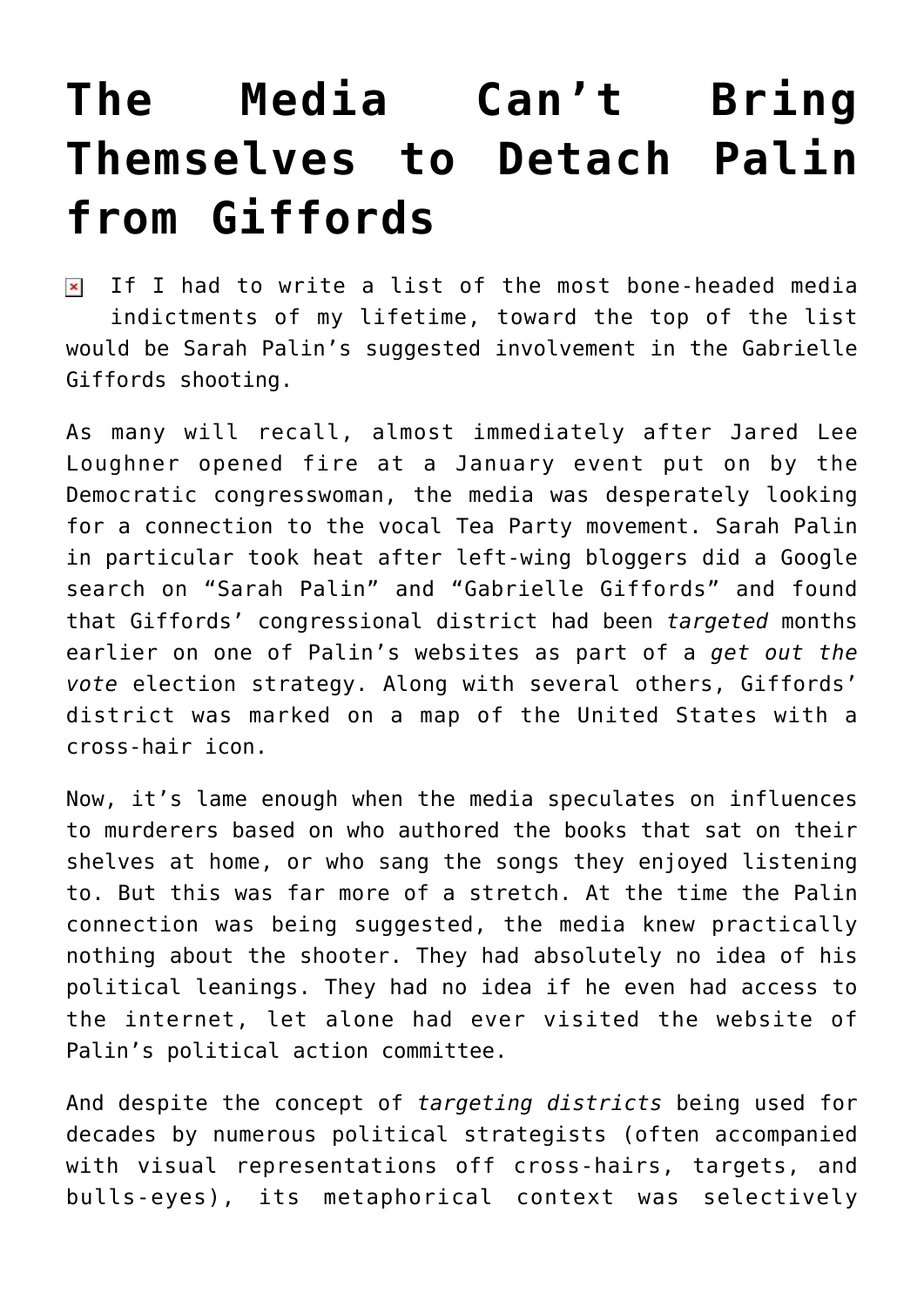disregarded by many in the mainstream media for the purpose of creating a link to Palin. In their well-documented disdain for the former Alaska governor, many despicably went ahead and suggested that she could have been some sort of spiritual accomplice to the shooter.

In the end of course, Loughner was found to be a complete nutcase who former friends actually described as a "liberal" who regularly welled up in anger at the sight of George W. Bush. His longstanding, dangerous fixation on Congresswoman Giffords predated the Tea Party and Sarah Palin's introduction onto the national scene. Palin was of no influence on him, nor was any coherent political ideology.

One would have thought that the revelation would have put to rest the reckless and politically-motivated media assault on Palin, but as we've found out over the last two weeks, it didn't.

On November 15th, ABC ran a widely praised special on Giffords' inspirational recovery. The special featured the congresswoman's grueling rehabilitation and the strength of her marriage. Gabrielle Giffords' story was a testament to the human spirit, but host, Diane Sawyer chose to cap off the program with these final comments: "After she [Giffords] voted for healthcare, she faced people in her district calling her a traitor, booing her in townhalls. Someone even fired a gun into her office door. And you may remember Sarah Palin targeted her district with an ad that had a gunsight on it."

Unbelievable. What relevance did any of that have to what happened to Giffords? Did ABC decide that Giffords' amazing story of triumph after tragedy couldn't stand on its own? Did they feel the need to concoct a few more villains? A few more hurdles? The answer is no. They just saw another opportunity to take a few political cheap shots (while they had the attention of a large audience) at the supporters of an ideology they abhor.